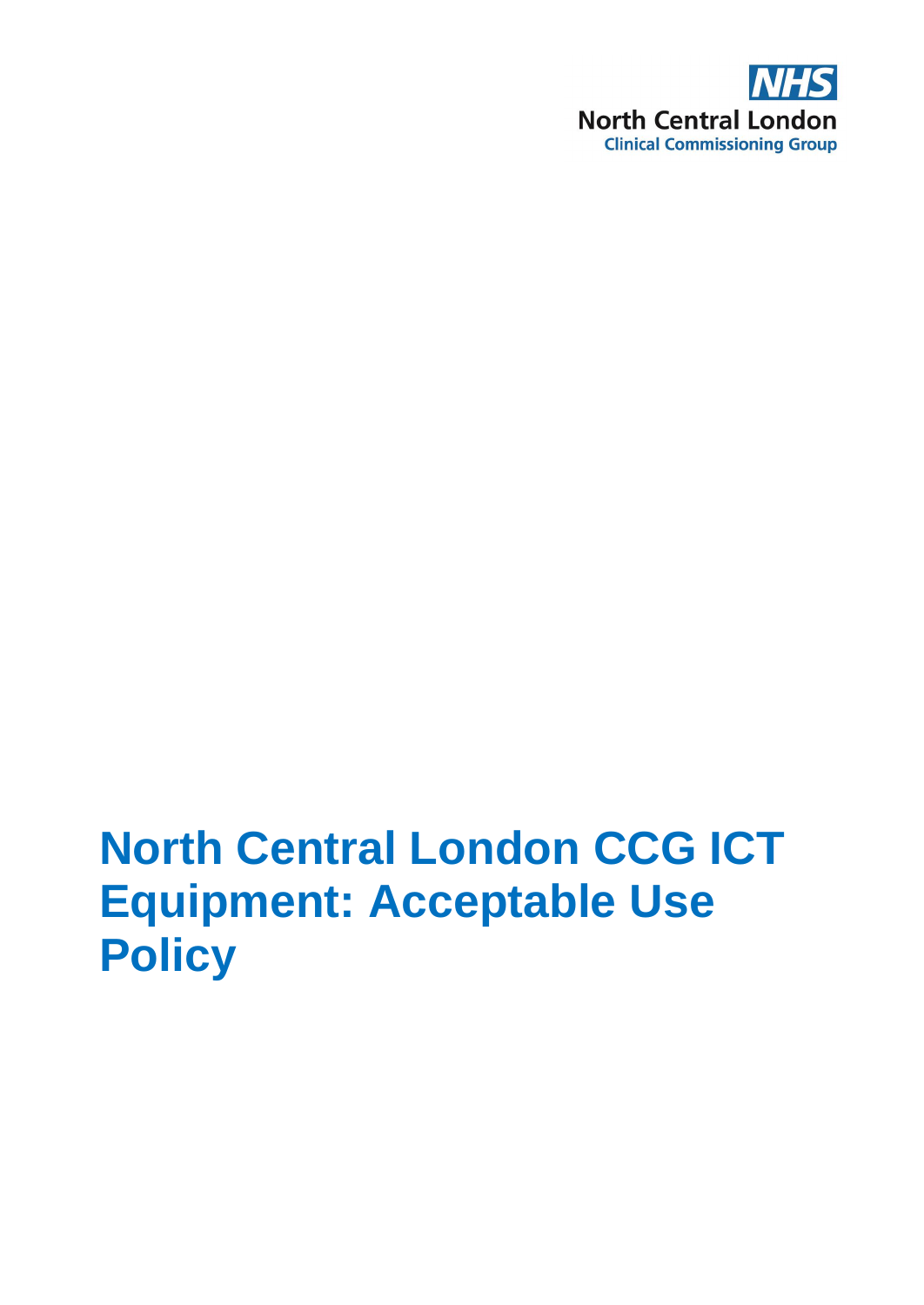| <b>Date</b>       | <b>Version</b> | <b>Comment</b>                         | <b>Author</b>                         |
|-------------------|----------------|----------------------------------------|---------------------------------------|
| <b>April 2020</b> |                | New Policy                             | Information Governance<br>Team        |
| June 2020         |                | Approved by NCL CCG Audit<br>Committee | <b>Information Governance</b><br>Team |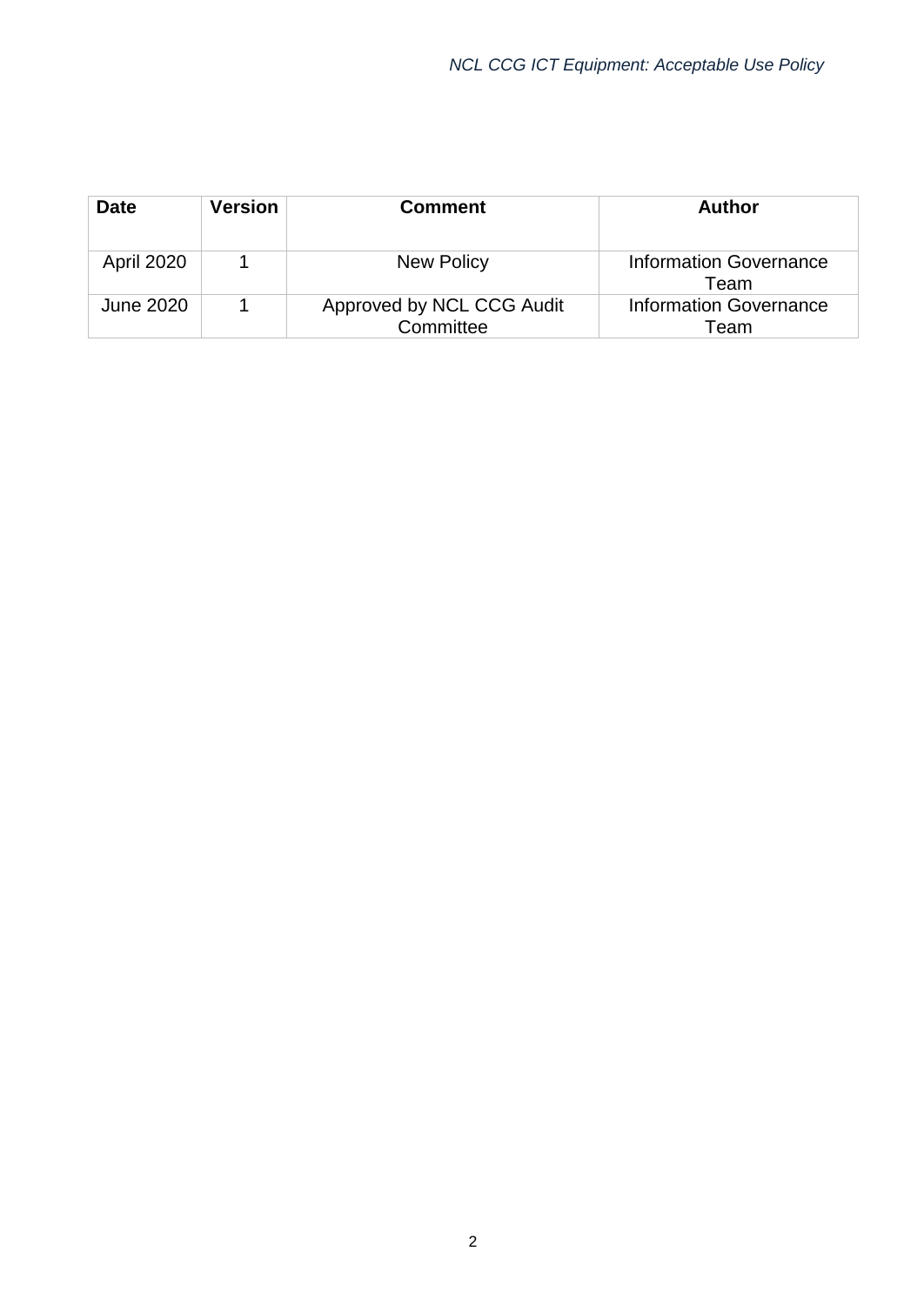### **Contents**

| 11. Tariffs for use of equipment and mobile technology  12 |  |
|------------------------------------------------------------|--|
|                                                            |  |
|                                                            |  |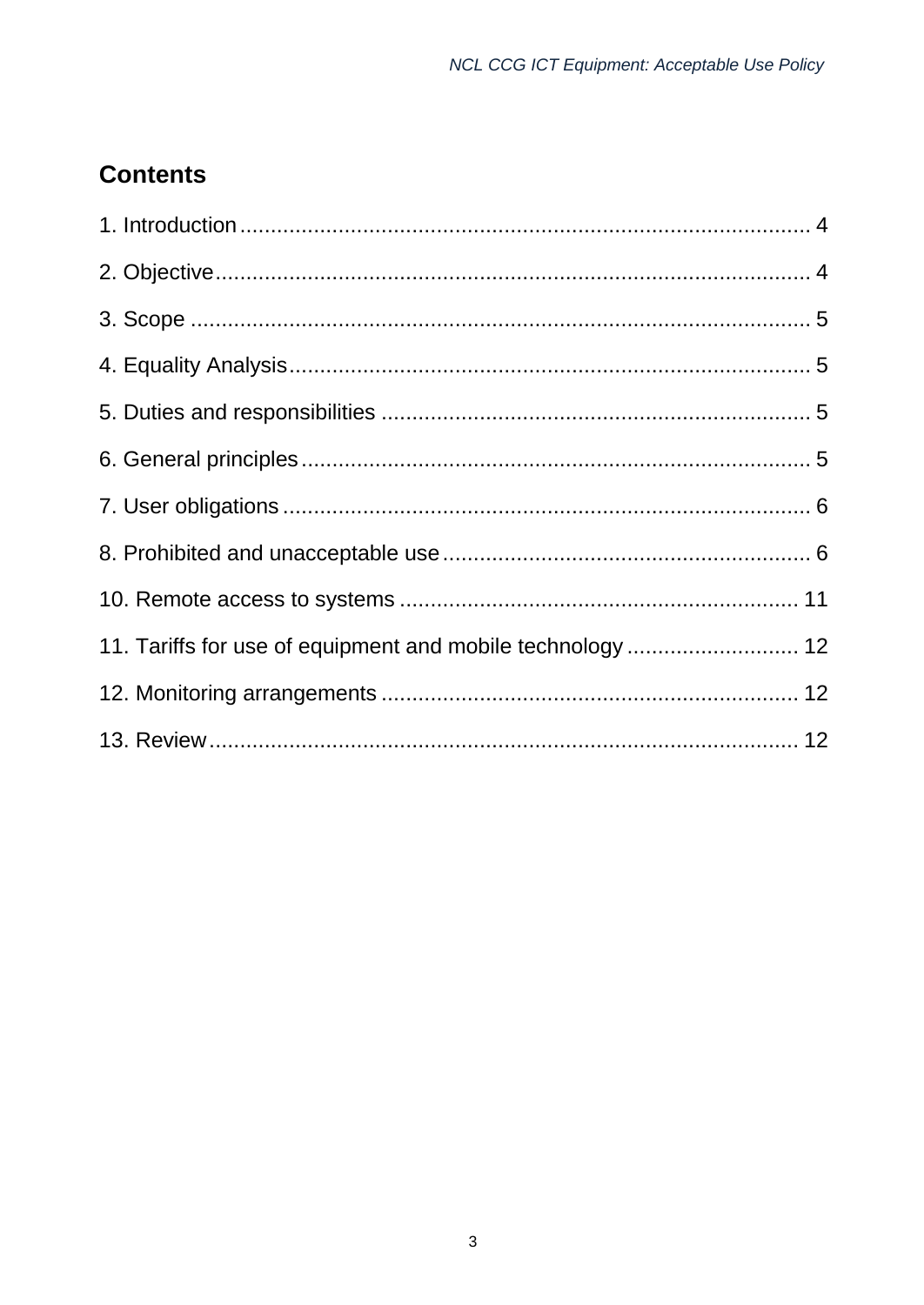# <span id="page-3-0"></span>**1. Introduction**

This policy applies to the NHS North Central London CCG hereafter referred to as NCL CCG.

The use of computing and telephony devices, and access to systems and information from a variety of NCL CCG sites, customer sites and remote locations is fundamental to the efficient operation of the NCL CCG. Computing and advanced telephony brings many benefits, allowing information to be made available from any location, whilst working on the move, in remote offices, on client sites or from home.

Much of the information held by NCL CCG is confidential and/or business sensitive. Mobile, remote and home working carries more risk of a breach in security than in a controlled office environment, whether it is personal information held on laptops, contact details on a mobile phone or a financial spread sheet emailed to a personal account, the risks to information are obvious.

It is essential that these risks are identified and appropriate risk-mitigating controls implemented to ensure robust information security arrangements. The NCL CCG policy on the use of these technologies are set out in this policy and apply wherever information is remotely accessed from devices that are not located on NCL CCG premises. The devices may be provided by NCL CCG, owned by staff, provided by third-party employers, or other.

# <span id="page-3-1"></span>**2. Objective**

This policy is linked to the Information Security Policy and the operational/technical policies of NCL CCG in the provision of the ICT service.

The purpose of this policy is to provide guidance to staff on acceptable standards of access and use of NCL CCG information and systems, whether within the main office or from remote locations using mobile devices.

It defines acceptable use while working for or with NCL CCG in relation to:

- Responsibilities and use of ICT assets
- Use of email and internet
- Network use
- Office-based use
- Remote use, including via wireless internet, 3/4G, Bluetooth and global positioning system (GPS)

In the context of this policy, mobile computing is a term used to describe the use of mobile and data bearing devices that process NCL CCG data. This will include items such as:

- Laptops
- Removable media (DVD/CD, memory sticks, memory cards, external hard drives)
- Mobile phones
- Smartphones
- Tablets
- Personal digital assistants (PDA)
- Digital cameras
- Video cameras
- Webcams
- Dictation devices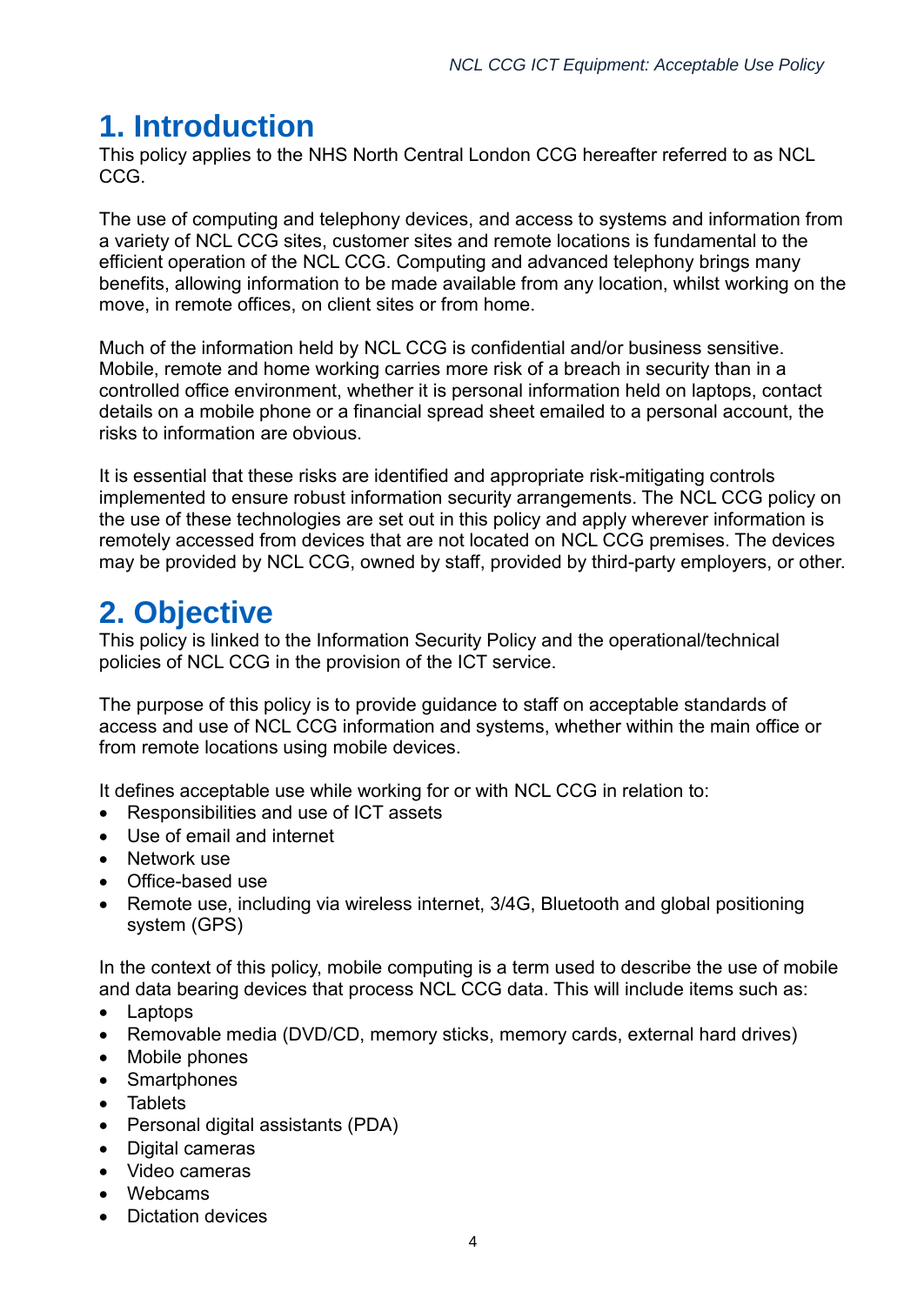- Digipens
- E-readers

NCL CCG has statutory duties in respect of data, information, ICT Security and Records Management. It also has a duty to comply with guidance issued by the Department of Health and NHS, including NHS England and NHS Digital.

Centrally provided NHS applications (e.g. SBS and NHSmail) are subject to the NHS terms and conditions of use and their Acceptable Use Policy.

### <span id="page-4-0"></span>**3. Scope**

This policy applies equally to all staff who are directly employed by NCL CCG and to those for whom NCL CCG has legal responsibility, i.e. contractors and consultants. The NCL CCG policies are also applicable to those staff in other forms of employment – such as honorary contract or work experience – whilst undertaking duties for, or on behalf of, NCL CCG. Further, this policy applies to all third parties and others authorised to undertake work on behalf of NCL CCG.

# <span id="page-4-1"></span>**4. Equality Analysis**

This document demonstrates the organisation's commitment to create a positive culture of respect for all individuals, including staff, patients, their families and carers as well as community partners. The intention is, as required by the Equality Act 2010, to identify, remove or minimise discriminatory practice in the nine named protected characteristics of age, disability, sex, gender reassignment, pregnancy and maternity, race, sexual orientation, religion or belief, and marriage and civil partnership. It is also intended to use the Human Rights Act 1998 and to promote positive practice and value the diversity of all individuals and communities.

# <span id="page-4-2"></span>**5. Duties and responsibilities**

The Director of ICT has overall responsibility for procedural documents across the organisation; this includes establishing and maintaining an effective document management system, meeting all statutory requirements and adhering to guidance.

NCL CCG Information Governance (IG) Team will provide IG advice and guidance in line with contractual obligations and support ICT management where applicable. Staff will receive instruction and direction regarding the policy from a number of sources:

- Policy/strategy and procedure manuals
- Line managers
- Specific training courses
- Other communication methods (including team meetings)
- Intranet

# <span id="page-4-3"></span>**6. General principles**

All data and information on information systems managed by NCL CCG remain the property of the CCG at all times, unless explicitly otherwise stated in documented contracts for both staff and third party providers of services.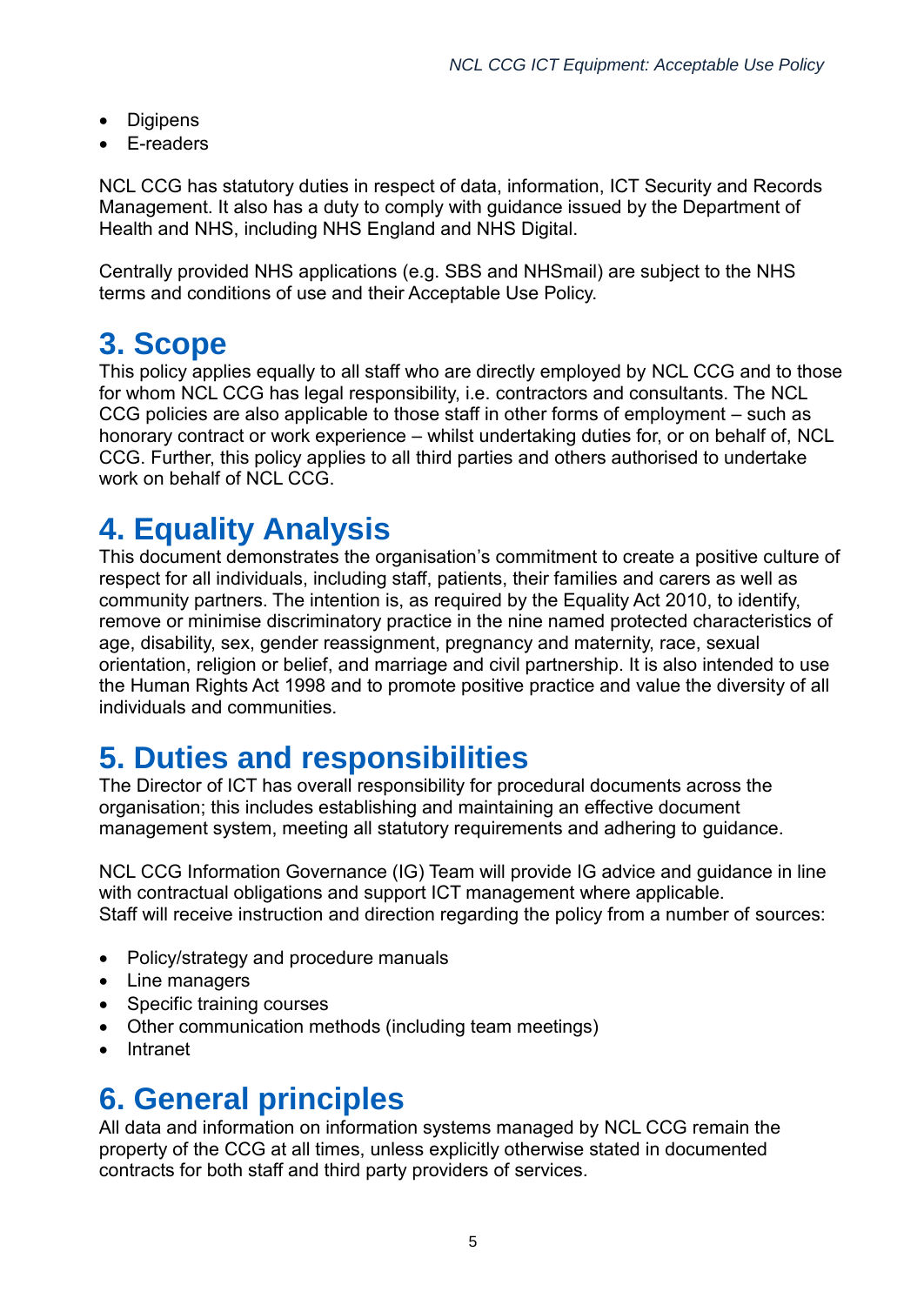Access to the internet is provided for business purposes. Occasional and reasonable personal use is permitted (e.g. during lunch breaks), provided that such use does not interfere with performance of duties and does not conflict with NCL CCG policies, procedure and contracts of employment.

Non-business related, or 'personal' use of NCL CCG information systems is not a right and requires authorisation from the responsible manager; it must be exercised with discretion and moderation. NCL CCG will not accept any liability, in part or whole, for any claims arising out of personal use of these systems or of the CCG's information.

NCL CCG senior management retains the right to:

- require monitoring reports of the use of its information systems for the purpose of protecting legitimate concerns.
- prohibit personal use of information systems without warning or consultation:
	- o collectively, where evidence points to a risk to the CCG's and/or constituent businesses,
	- $\circ$  or individually where evidence points to a breach of this or any other NCL CCG or NHS policy.

# <span id="page-5-0"></span>**7. User obligations**

- Users must adhere to information classification procedures and information encryption requirements when sharing or sending NCL CCG information, internally or externally.
- Users must follow established procedures for password changes and are forbidden to share their own, or other people's, usernames or passwords to gain access to any NCL CCG or other information systems. Passwords must not be written down.
- All users must follow Health and Safety guidelines when using information systems.
- Users must comply with Copyright, Design and Patent Laws at all times, when downloading material from internet sites.
- It is mandatory for all users to lock their desktop computer, laptops, tablet or smartphone when not in use or they are away from their desk. For desktop computers and laptops this is done by pressing ctrl/alt/del (or 'windows key' and L).
- Tablets and/or smartphones must be locked to require a code for access whenever the device is not in use, even for short periods.
- Staff and ICT users will not be permitted to use their personal devices to connect to a NCL CCG corporate network as connection of personal devices to the NCL CCG corporate domain is not permitted.

# <span id="page-5-1"></span>**8. Prohibited and unacceptable use**

Staff with questions about what is considered inappropriate use must check with their line manager or the IT Service Desk. Known sites falling within the above categories may be blocked by web security software or reported on access. If access is required to a site that is being blocked by the web security software, contact the relevant ICT service desk.

#### **8.1 Prohibited use**

Access to systems, including internet-browsing history is monitored. Monitoring information may be used to support disciplinary action. Sites deemed inappropriate are those with material that is defamatory, pornographic, sexist, racist, provide online gambling, relate to terrorism and/or such sites whose publication is illegal or risks causing offence.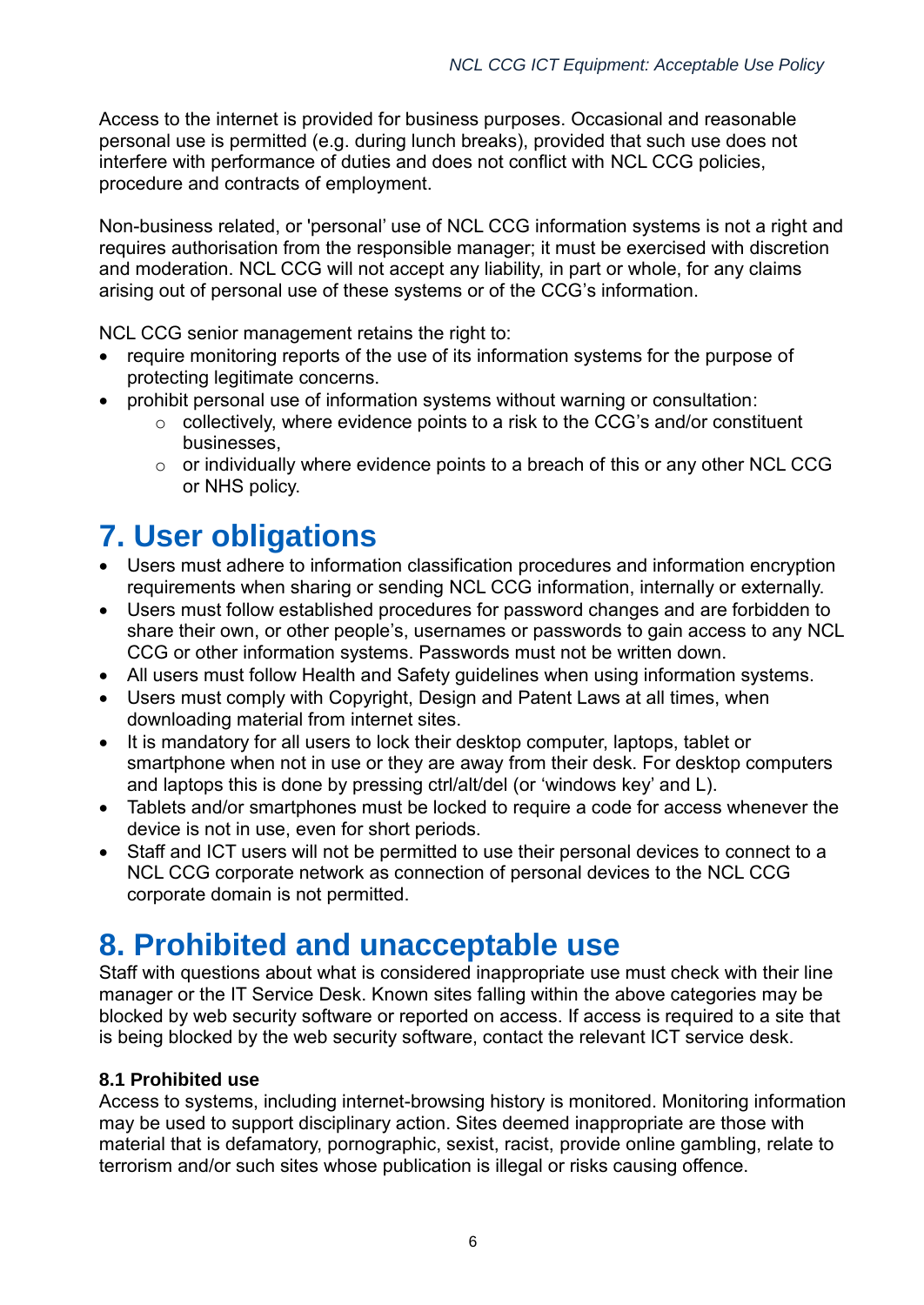Anyone found to have been using the internet inappropriately may be disciplined and/or prosecuted. The following uses of the internet are strictly forbidden at all times:

- **Pornography:** this is banned in the workplace and is subject to disciplinary action. Accessing, uploading or downloading child pornography is illegal and the user will be reported to the police.
- **Illegal activities:** this includes, but is not limited to, sites promoting violence, racial discrimination or sexual harassment, sites that are defamatory or that are intended to harass or intimidate other staff.
- **Commercial activities:** this includes using NHS resources to operate a business or to sell online.
- **Activities for financial gain:** this includes, but is not limited to, lotteries and gambling.
- **Downloading material protected by copyright:** use must have express permission given in line with the *Copyright Designs and Patents Act 1988*.
- **Telephony:** No permitted access to premium rate calls and international roaming unless specifically authorised by a senior line manager.
- **Hacking:** breaking into other computer systems using the N3 network or internet.
- **Fraud:** providing false details or attempting to gain profit illegally.

Staff must be aware that it is a disciplinary offence to make disparaging remarks about their employer, patients or other employees even when using their own computer at home on social networking sites including, but not limited to, Facebook, Twitter or LinkedIn.

NCL CCG require all employees to be treated with dignity at work, free from harassment and bullying of any kind. Harassment could include sending sexist or racist jokes, making sexual propositions or general abuse by email. Staff must not send any messages containing such material. Bullying and harassment of this kind will be treated as a serious disciplinary matter which may lead to dismissal.

#### **8.2 Unacceptable use**

Users are strictly prohibited from using NCL CCG information systems and information in a manner that will:

- break the law and/or have legal implications or incur any liability to the CCG's and/or constituent businesses
- cause damage or disruption to the CCG's information systems
- violate any provision set out in this policy or any other policy
- contravene the NCL CCG Code of Conduct
- waste time; decrease productivity or prevent the user from performing their primary responsibilities for the CCG's.

Users are not permitted to access any information to which they have not been given explicit authorised access. Users are not permitted to access, attempt to access, circumvent, attempt or cause to circumvent, established security mechanisms or controls to view, modify, delete or transmit information and/or information systems to which they have not given explicit access or authorisation.

Users are strictly prohibited from installing software on their NCL CCG or other NHS supplied device. This includes the illegal download, copying and/or storage of copyrighted content onto the CCG's information systems. This can and will be monitored periodically.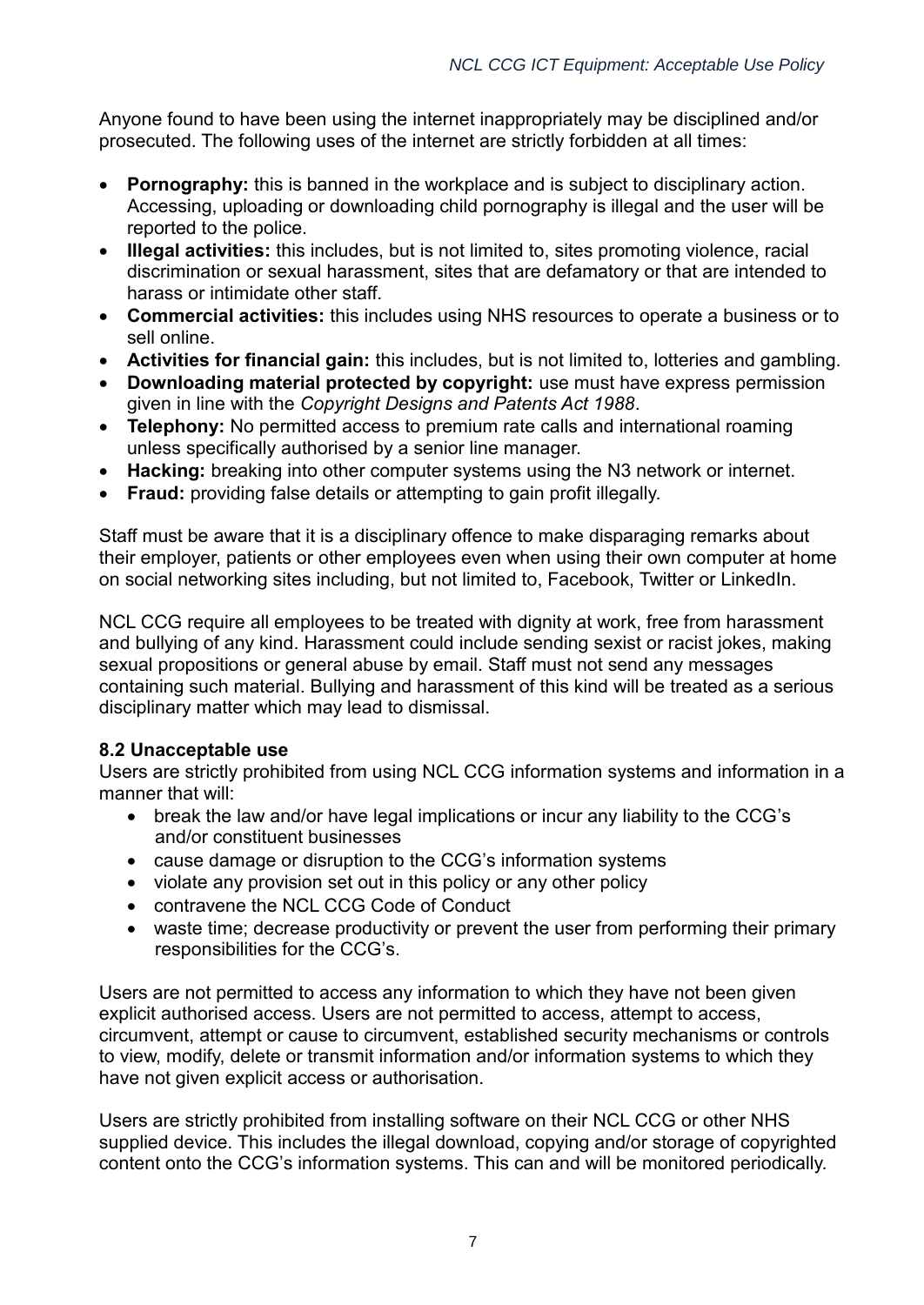Users must not circumvent, cause to circumvent or use tools to circumvent prohibited website controls. If a user inadvertently accesses an inappropriate website, the user must immediately inform their line manager or the ICT Service Desk.

Financial transactions are not permitted on websites requiring software to be downloaded prior to the transaction being executed. NCL CCG accepts no responsibility for any charges and/or losses incurred in relation to personal purchases or personal transactions using the CCG's information systems regardless of cause. Only NCL CCG approved standard and supported software for web conferencing and collaborative working must be used.

## **9. Mobile working**

Staff issued with mobile computing devices including – but not limited to – those listed in Section 2, must ensure that the equipment is secure at all times.

Users of mobile computing devices must not allow unauthorised access by third parties including, but not limited to, family and friends.

#### **9.1 General rules when using a mobile device**

- All mobile devices must be operated in a secure manner at all times
- They must be kept in a secure place when not in use
- Equipment must not be left on office desks overnight
- Devices must not be left in a visible position in an unattended vehicles
- Devices must not be left in vehicles overnight or for long periods of time
- Devices brought in to a secure environment should be securely stored separately to other confidential information, especially papers
- The amount of information that is kept on the device must be kept to a minimum.
- All information must be stored on NCL CCG network folders where it is regularly backed up, not locally on the device.
- Details of any password or PIN must be kept secure and separate from the device they access.

#### **9.2 Rules for specific devices**

#### **9.2.1 Laptops**

- All laptops must be encrypted to the level approved by the NCL CCG ICT Department.
- Access to local administration level privileges is limited to approved NCL CCG ICT Department technical staff to prevent the loading of unauthorised software or attempts to bypass security controls.
- All laptops must be connected to the network at least once each month, to enable the automated update of antivirus software and other security features.
- There are circumstances in which normal use prohibits the operation of some of the above controls. In these cases, the owner of the laptop may apply to the NCL CCG ICT Department for approval.
- $\bullet$  Use of remote connectivity is for business use only; for example but not limited to 3/4G, Bluetooth and tethering. Any other use may be charged to the member of staff proportionate to the type of use and type of connectivity.

#### **9.2.2 Memory sticks/external hard drives/memory cards**

• NCL CCG provides memory sticks which meet the NHS encryption standards.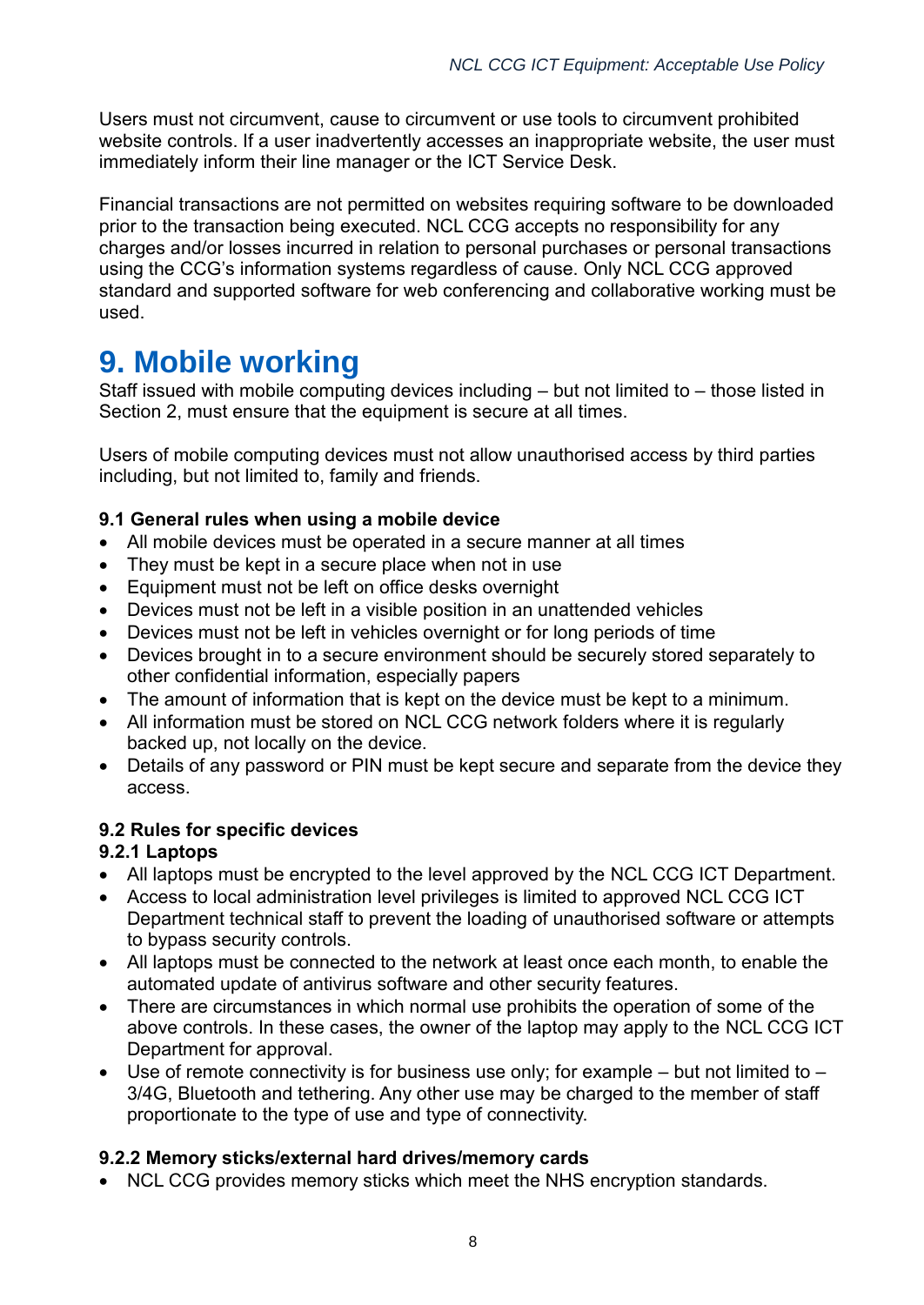- Continued use of USB memory sticks will be periodically reviewed as the cost and availability of devices changes.
- All USB memory sticks used for the writing of information from NCL CCG infrastructure must be encrypted to NHS standards.
- The writing of information to unapproved memory sticks is prohibited and will be prevented by the use of control software.
- Where no other means of transfer is possible, the transfer of information from any USB memory stick for processing on any NCL CCG Desktop computer or laptop can be permitted for a limited time; once this process is complete the data must be appropriately deleted from the USB stick.
- the USB port will only allow the use of approved encrypted USB memory sticks.

#### **9.2.3 Other removable media**

- The use of other removable media, such as CDs and DVDs, for the writing of information is actively prevented, other than for the approved transfer of data for authorised purposes.
- Any such removable media must be encrypted if they contain confidential information.

#### **9.2.4 Mobile phones**

- All mobile telephones must be protected by a PIN that prevents the SIM card, the device and voicemail from being accessed by unauthorised users. Each of these must be separate and different PINs.
- Failure to enter the correct PINs will result in the device being locked after a certain number of failed attempts.
- Where hotspot tethering (i.e. the sharing of internet connections, in or out, between mobile tablets and other devices such as laptops) is authorised for some users, its use is strictly limited and only for business purposes.
- Mobile phones provided by NCL CCG must only be used for business purposes. Any other use may be charged to the member of staff proportionate to the type of use and type of connectivity. Exceptions are for emergency use only, e.g. to call emergency services.

#### **9.2.5 Smartphones and tablet devices**

- All smartphones and tablet devices must be protected from unauthorised access by a PIN, password or other access control system.
- Failure to enter the correct PIN, password or other access control system will result in the device being locked and may result in all data being deleted.
- Downloading of unapproved applications or utilities is prohibited; systems may be put in place to identify devices containing unauthorised software.
- The same rules apply for tethering, as with mobile phones, above.
- Apps (i.e. computer programs designed to run on smartphones and tablets) should not be downloaded unless NCL CCG has approved and authorised them for business use.
- Smartphones and tablet devices must only be used for business purposes. Any other use may be charged to the member of staff proportionate to the type of use and type of connectivity.
- Smartphones and tablet devices must have up-to-date software loaded (via Wi-Fi or 3/4G connectivity) to ensure the operating system is working to an appropriate security standard.
- Personal smartphones and tablets and/or apps on them must not be used to photograph, video or record any personal confidential data or business information.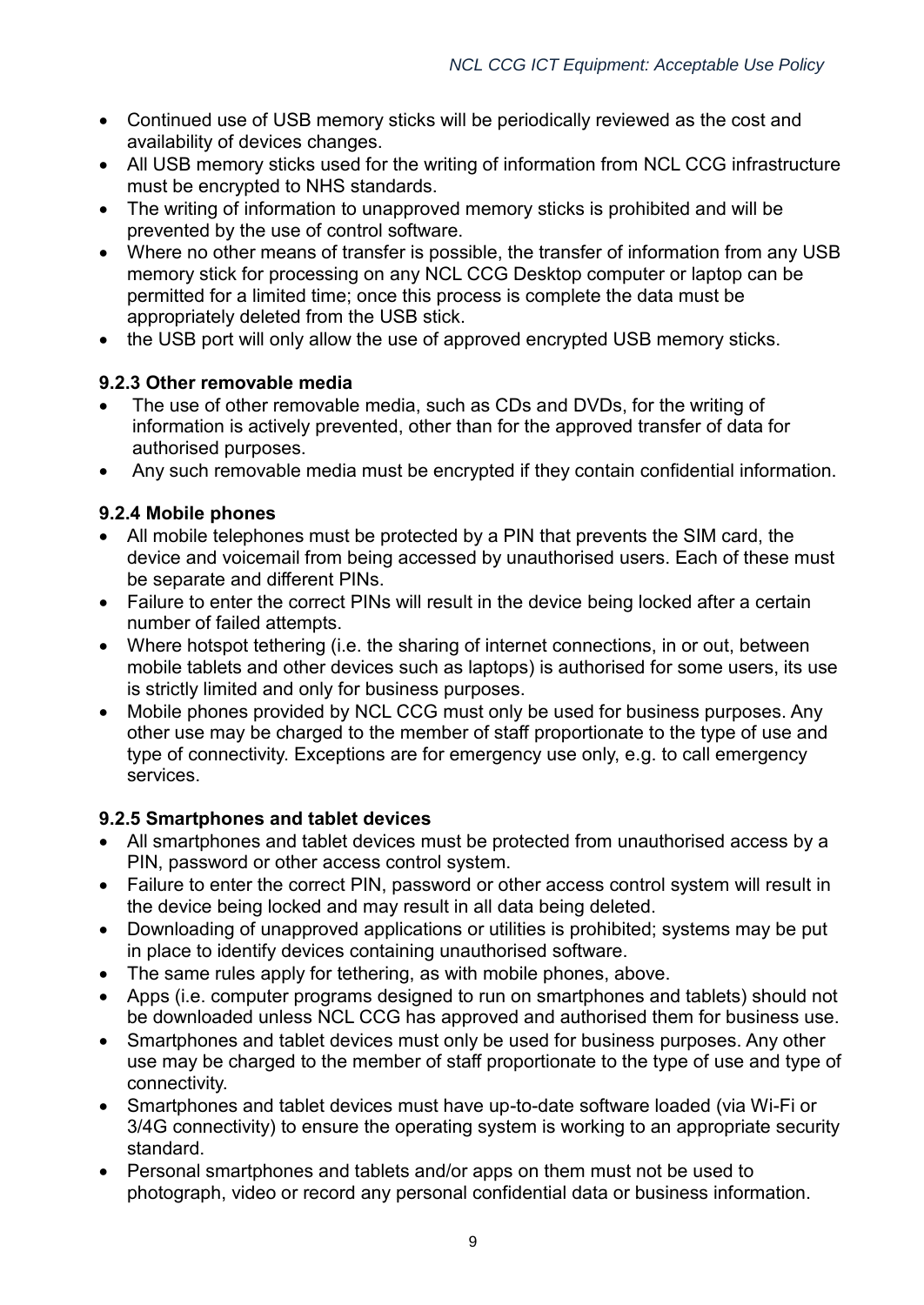#### **9.2.6 Personal digital assistants**

- NCL CCG only permits the connection of a limited range of personal digital assistants (PDAs) to the network. PDA technology has largely been superseded by smartphone and tablet devices. New PDA devices will be supported only in exceptional circumstances.
- PDA devices must be protected by a PIN. The device is disabled or set to factory settings after a number of failed attempts.
- Encryption by the NCL CCG approved method must be employed.

#### **9.2.7 Digital cameras, video cameras and webcams**

- Some NCL CCG services may film or photograph patient activity for therapeutic reasons. The images are classed as confidential information for purposes of data protection. No filming can be carried out unless the patient has given their consent, either in writing or appropriately recorded by a health care professional.
- Internal (non-removable) storage must be used to store images/video where this is made possible by the device.
- Any removable media containing patient images must be marked as confidential where the physical size of the device permit this.
- Devices must be kept secure at all times.
- When not in use, all devices must be locked in a secure place; they must never be left in a visible position in an unattended vehicle.
- The amount of information that is kept on the device must be kept to a minimum.
	- Images/videos must be copied to NCL CCG network storage areas at the earliest opportunity and then deleted from the device.
	- Devices must be used only for business purposes.

#### **9.2.8 Dictation devices**

- Handheld digital dictation devices have generally replaced analogue, cassette machines within NCL CCG. Many of these machines are used for recording meetings to facilitate accurate minutes, the dictation of patient notes and/or other confidential information.
- NCL CCG maintains a list of approved encrypted dictation devices. This list will be reviewed periodically as availability changes. Only encrypted devices may be purchased. Continued use of existing non-encrypted devices must cease.
- Unencrypted devices must be secured in the same way as digital camera, video camera and webcams (see above).

#### **9.2.9 Digipens**

- Digipens or smart pens are electronic devices that convert the written word to electronic documents automatically; some may also record audio and synchronise sound to written documents.
- Only approved digipen solutions may be used. Exceptions may be made under certain circumstances to enable staff with accessibility issues to work more effectively. This would require the authorisation of the IG and ICT Security and Compliance teams.

#### **9.2.10 E-readers**

- E-readers allow electronic documents to be read from small portable devices.
- Only devices approved by the NCL CCG ICT Department can be used to store the CCG's documents.
- Personal devices must not be used to store NCL CCG documents under any circumstances.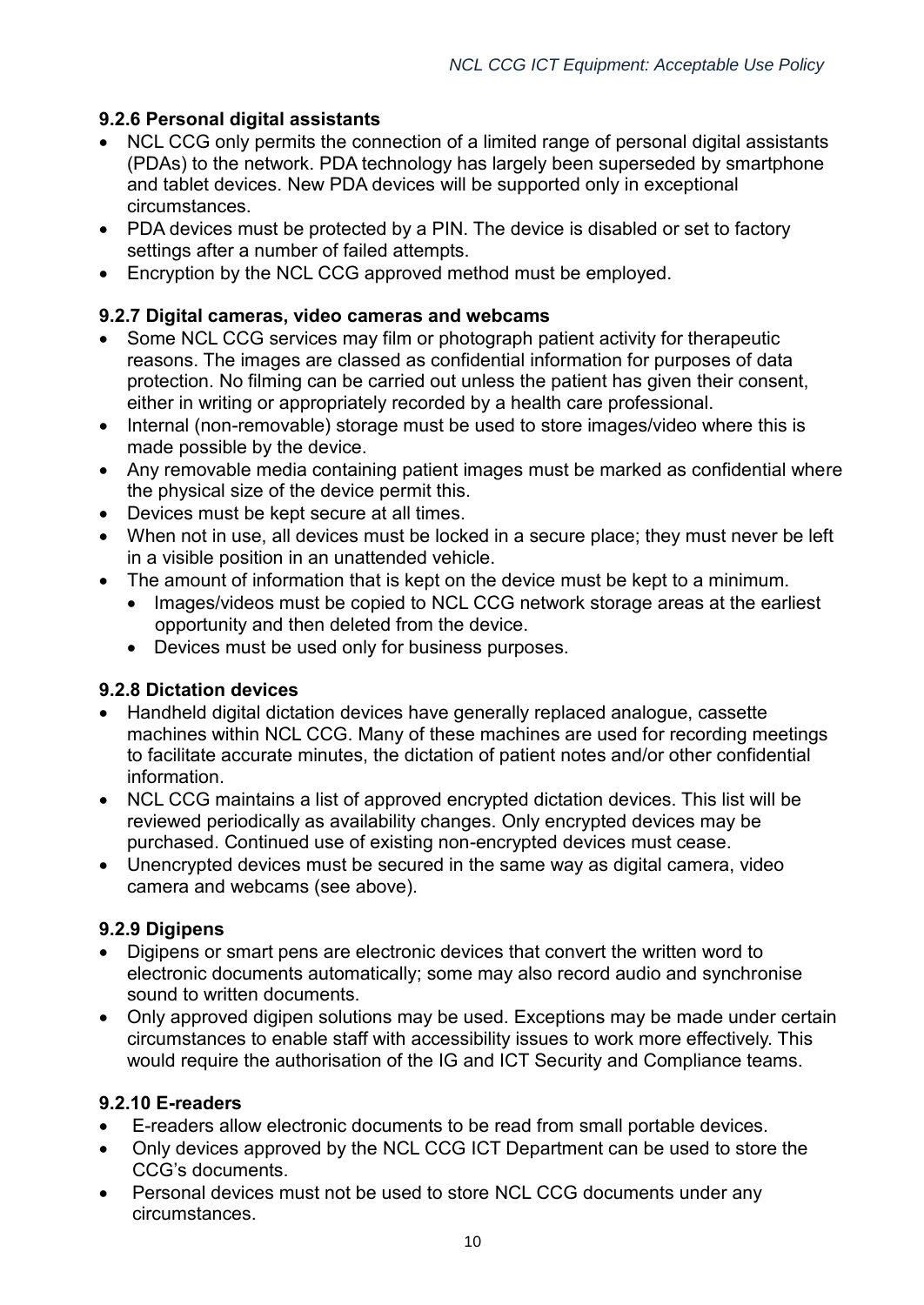Devices must be encrypted and kept in a secure location when not in use.

#### **9.3 Loss or theft of mobile devices**

- Any device that has been lost or stolen must be reported to the NCL CCG IG lead and the NCL CCG ICT Department as soon as possible.
- An incident report must be submitted detailing any confidential or sensitive data that may have been stored on the device.
- Where appropriate, the police must be informed immediately by the device holder.

### <span id="page-10-0"></span>**10. Remote access to systems**

Remote access to NCL CCG systems can be provided using a number of technologies, including Citrix and VPN. These methods may vary as technological change occurs.

Remote access may involve an upfront and/or on-going charge to your service.

- Unless by authorised exception, data must never leave the CCG's systems.
- Only NCL CCG approved remote access methods can be used to allow remote working.
- NCL CCG data must never be copied to personal devices.

#### **10.1 Handling information**

- Remote access to the NCL CCG network may require two-factor authentication to ensure the security of the system.
- Confidential data must not be emailed to or from a home email account or personal email account. NHSmail provides the only solution for this.
- Access to NHSmail on a home computer must be in accordance with the NHSmail Acceptable Use Policy.
- Staff must not download any attachments to their home desktop computer or other device.
- Staff must ensure that NCL CCG information cannot be accessed or viewed by members of their family/visitors.
- Extra care must be taken if access is taking place on a public computer or when using a personal or NCL CCG provided device in a public area to ensure that unauthorised individuals are not able to access the CCG's systems or view on-screen data. The user must ensure that all systems are fully logged out and closed down before leaving a public machine unattended.
- The computer must never be left unattended whilst it is connected to NHS information.

#### **10.2 Cancelling remote access**

- It is the responsibility of authorising managers to revoke access to remote access systems when they are no longer needed.
- Charges will not be refunded if a manager has failed to revoke access in a timely manner.
- It is the responsibility of the authorising managers to ensure that remote access is disabled for any staff member currently suspended from duty